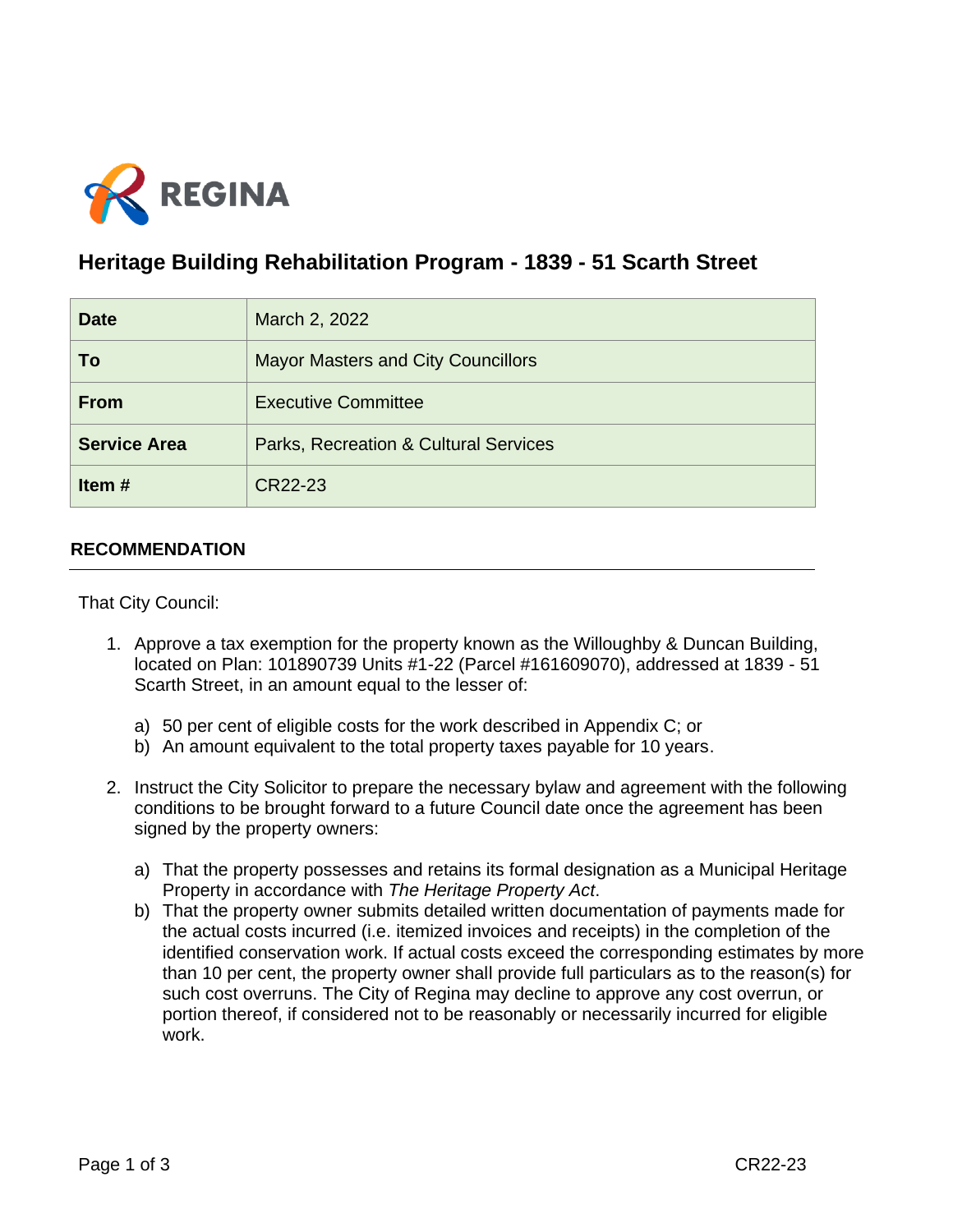- c) That work completed and invoices submitted by September 30 each year would be eligible for tax exemption starting the following year of up to 50 per cent of the cost of approved work.
- d) That the Executive Director of City Planning & Community Development or designate be authorized under the tax exemption agreement to make all determinations regarding reimbursements of the cost incurred for work done to the property based on the City of Regina's Heritage Building Rehabilitation Program and the Conservation Plan for the property (Appendix D to this report).
- 3. Authorize the City Clerk to execute the agreement on behalf of the City after the bylaw authorizing the agreements has been passed.
- 4. Authorize the Executive Director of City Planning & Community Development or designate to apply to the Government of Saskatchewan on behalf of the property owner for any exemption of the education portion of the property taxes that is \$25,000 or greater in any year during the term of the exemption.

## **HISTORY**

.

At the February 23, 2022 meeting of the Executive Committee, the Committee considered the attached EX22-15 report from the City Planning & Community Development Division.

The following addressed the Committee:

Steve Pinel, representing Nicor Group, Regina, SK.

The Committee adopted a resolution to concur in the recommendation contained in the report.

Recommendation #5 in the attached report does not require City Council approval.

Respectfully submitted,

EXECUTIVE COMMITTEE

Interim City Clerk

**ATTACHMENTS** EX22-15 - Heritage Building Rehabilitation Program - 1839 - 51 Scarth Street Appendix A - Context Map